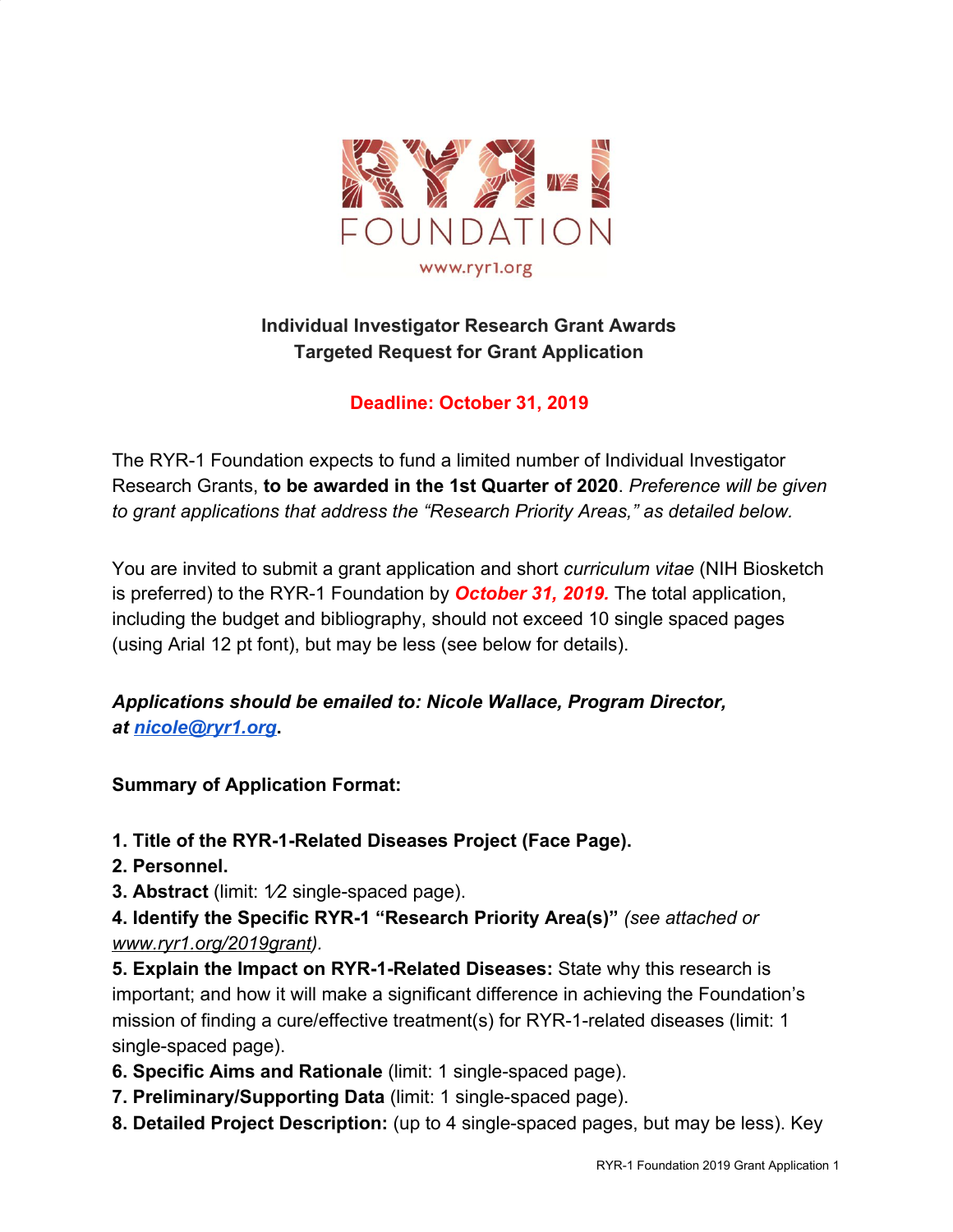milestones and timelines for the proposed research must be included in this section. A chronological Gantt Chart to illustrate these events must be included. Bibliography should not exceed 10 items.

**9. Budget and Budget Justification:** Please use an NIH-style spreadsheet.

**10. Institutional Signatures and Related Considerations.**

## **Description:**

Individual Investigator Research Grant Awards are designed to concentrate research in areas that will have the greatest potential to move towards treatments and cures for RYR-1-related diseases.

The RYR-1 Foundation has identified Research Priority Areas (RPAs) that align with its mission; and the purpose of this targeted open call for applications is to address specific gaps in current research related to RYR-1-related diseases. While applications addressing the areas of particular interest (below) will be given priority consideration, *the RYR-1 Foundation will also consider proposals for research that do not fit easily within these goals.*

# **RESEARCH PRIORITY AREAS (RPAs):**

*Priority will be given to research that has direct application to clinical therapies for RYR-1-related diseases.* **Additional, specific areas of research interest may include the following:**

## **A. Novel therapeutic approaches to RYR-1-related diseases.**

- **a. All approaches will be considered, but potential interventions include:**
	- i. CRISPR/gene editing
	- ii. Gene replacement therapy (viral vectors AND non-viral technologies)
	- iii. Compounds identified to alter the functioning of the RYR-1 receptor (e.g., Murayama *et al<sup>1</sup>;* Rebbeck *et al<sup>2</sup>; Andersson et al<sup>3</sup>;*

<sup>1</sup> Murayama T, Kurebayashi N, Ishigami-Yuasa M, *et al* (2018): Efficient High-Throughput Screening by Endoplasmic Reticulum Ca2+ Measurement to Identify Inhibitors of Ryanodine Receptor Ca2+-Release Channels. *Mol Pharmacol* **94**:722-730.

[<sup>2</sup>](http://docs.wixstatic.com/ugd/231519_834faa47e5824956bda90145c8bf3320.pdf) Rebbeck RT, Essaway MM, Nitu FR, *et al* (2017): High-throughput screens to discover small-molecule modulators of ryanodine receptor calcium release channels. *SLAS Discov* **22**:176-186.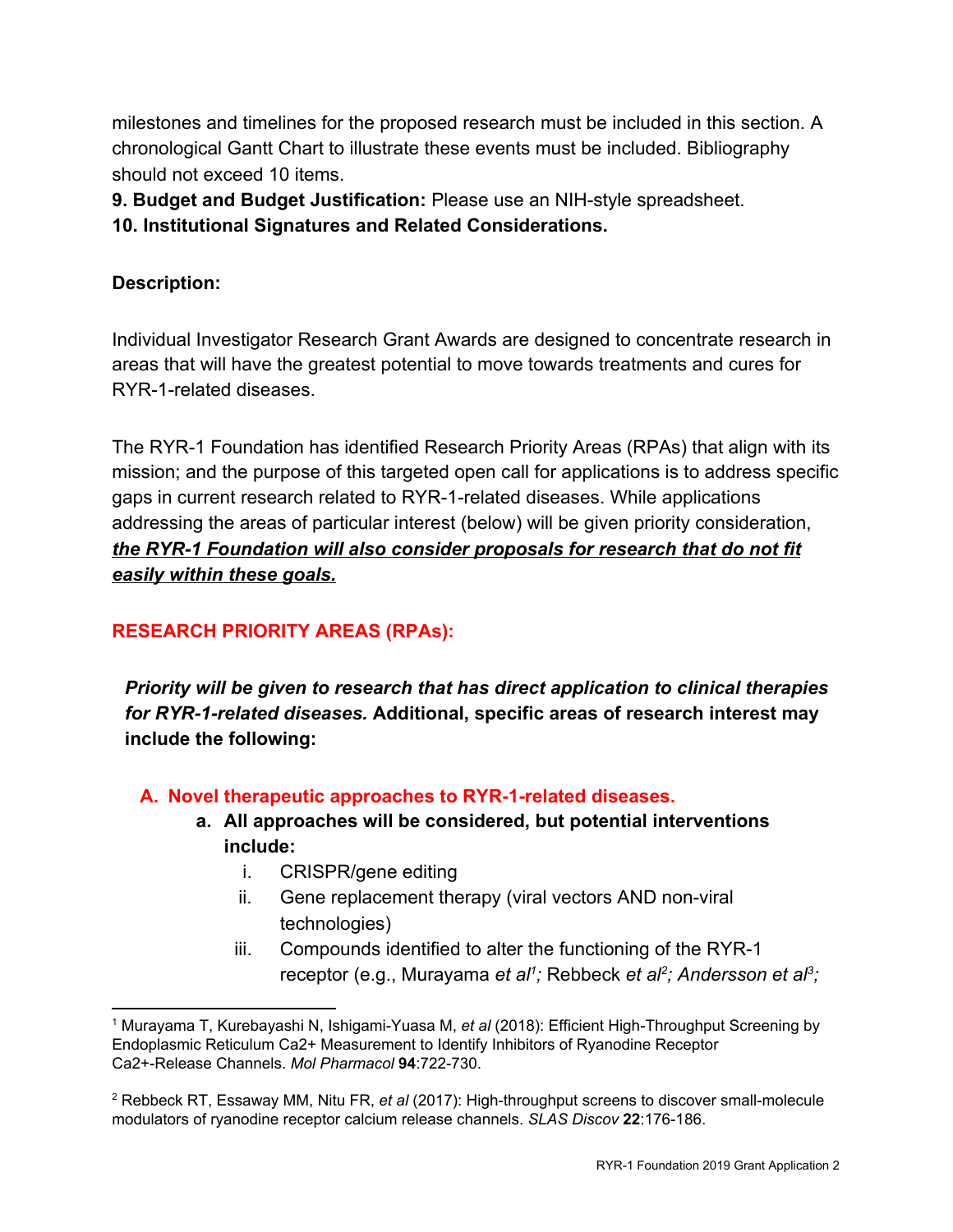*and others),* reduce muscle degradation, and/or increase regenerative capacity of skeletal muscle.<sup>4</sup>

- **iv.** Applicants should familiarize themselves with available animal models (murine and non-murine) of human RYR-1 myopathic phenotypes as well as both historical and current pharmaceutical agents that have shown or are likely to show therapeutic improvements in the phenotypes (*[www.ryr1.org/mice](http://www.ryr1.org/mice)*).
- **v.** Applicants should be aware of various RYR-1 murine models that are available from commercial, corporate, academic, and other sources, including recently developed animal models. **In particular, applicants should be aware of the** *Ryr1TM/Indel* **mouse, a recently developed model of recessive, severe RYR-1 myopathy<sup>5</sup>, and also the T4706M knock-in mouse that is available from the Jackson Laboratory.** *A complete listing of all murine models of RYR-1 muscle disease can be found at: [www.ryr1.org/mice](http://www.ryr1.org/mice).*
- **vi.** The relationships/similarities between the animal models and human disease(s) should be clearly described, and the reasoning underlying the choice(s) of potential therapeutic agent(s) should be clearly explained. "Clinical endpoints" can include selections from a variety of tests, such as grip strength, voluntary wheel running, wire hang, in vitro contracture tests, peak twitch, tetanic specific force, body weight, weight of individual muscles, histopathologic changes of skeletal muscle, E-C coupling/uncoupling, dynamics of calcium metabolism, survival time, radiography of kyphoscoliosis, DHPR RT-PCR, and/or others.

*All grant applications related to RYR-1-related diseases that do not address the above RPAs will be reviewed, but may receive less priority. Other potential areas for support, include the following:*

<sup>3</sup> Andersson D, Betzenhauser M, Reiken S, *et al* (2011): Ryanodine receptor oxidation causes intracellular calcium leak and muscle weakness in aging. *Cell Metabolism* **14**: 196-207. [https://docs.wixstatic.com/ugd/231519\\_a681f8a4699a439a973f293b1b9f408b.pdf](https://docs.wixstatic.com/ugd/231519_a681f8a4699a439a973f293b1b9f408b.pdf)

<sup>4</sup> Rogers RG, Fournier M, Sanchez L, *et al* (2019): Disease-modifying bioactivity of intravenous cardiosphere-derived cells and exosomes in *mdx* mice. *JCI Insight 2019 Apr 4; 4(7): e125754.* PMID: 30944252

<sup>5</sup> Brennan S, Garcia-Castanedo M, Michelucci A, *et al* (2019): A mouse model of severe recessive RYR1-related myopathy. *Human Molecular Genetics*: 1-13. PMID: 31107960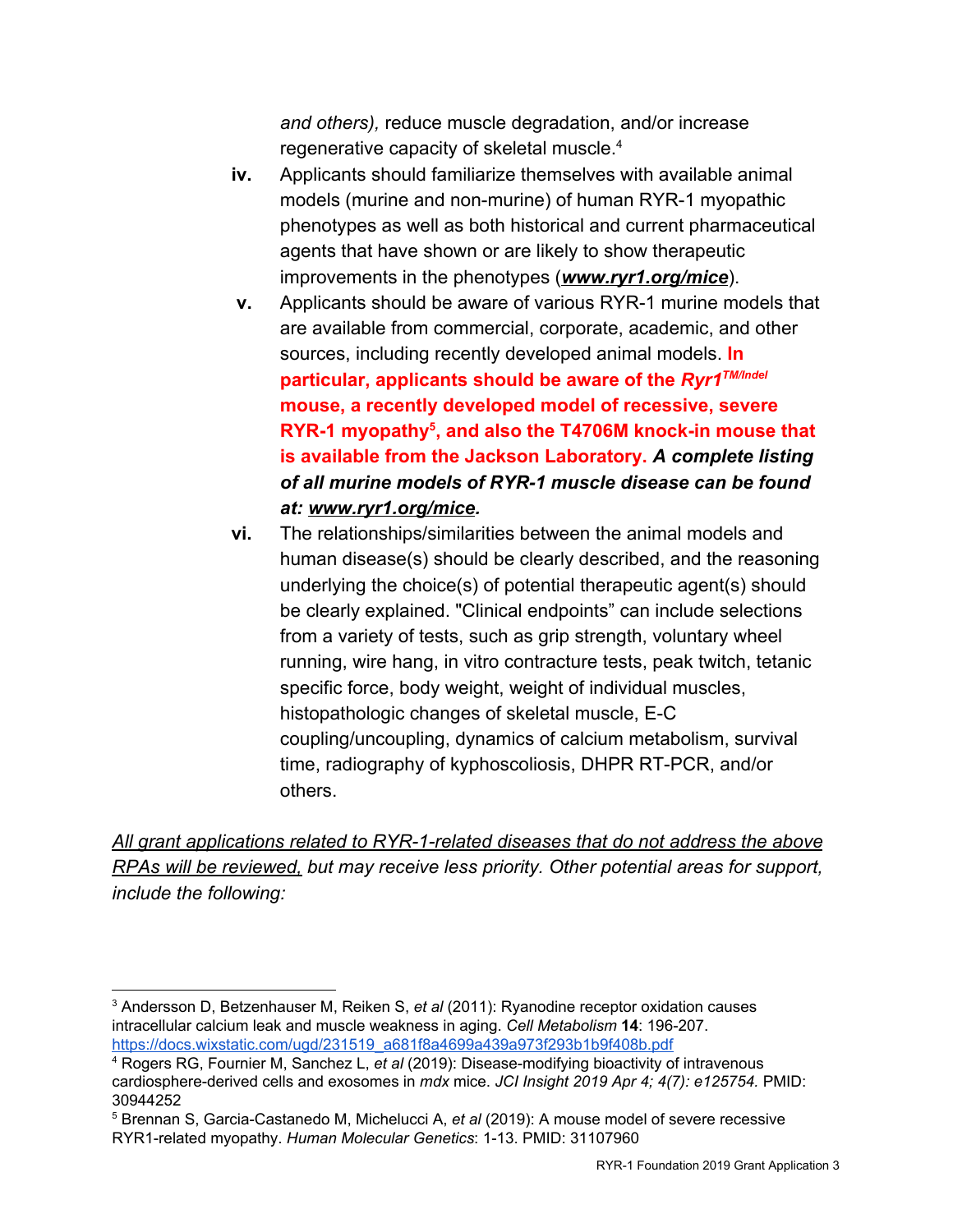**B. Cell and Molecular Mechanisms of RYR-1 Disease:** Utilization of basic research to improve the understanding of the nature and causes of RYR-1-related diseases so that methods for prevention or treatment can be developed

**C. Regenerative Medicine (RM):** Development of strategies that provide functional rescue or replacement of degenerating and/or dead muscle cells that can lead to improvement of muscle function.

# **Eligibility:**

Applicants must hold a Ph.D., M.D., D.V.M., D.O. or equivalent degree and have a faculty position or equivalent at a domestic or foreign nonprofit organization, or public or private institution, such as a university, college, medical school, hospital, research institute, or laboratory.

#### **Award:**

The total award will be up to **\$100,000 USD** (up to **\$50,000 USD per year for two years**).<sup>6</sup> Renewal is NOT guaranteed after one year, and is based on both documented progress and on availability of funds. The award may be used to support the salaries of research trainees (graduate students, postdoctoral or clinical fellows), technical staff; research animals; and research supplies. Partial support for the Principal Investigator's salary is permitted, but is not to exceed 20% of the total annual award.

The RYR-1 Foundation does not provide funds for indirect, administrative, or overhead costs. The RYR-1 Foundation does not provide funds for fringe benefits and annual "cost of living" increases. In addition, the RYR-1 Foundation does not pay for costs related to construction or renovation.

Purchase of capital equipment is generally not supported by the RYR-1 Foundation. Capital equipment is defined as a permanent or semi-permanent apparatus, device, or system costing more than \$5,000 per device or system. Applicants must obtain prior approval from the RYR-1 President to submit an application proposing to purchase capital equipment. If approval is to be granted, all such equipment requests must be well justified in the budget section of the application and in the description of the

 $6$  Research projects that are expected to exceed two years in duration will also be considered for funding. Please note, however, that total grant funding will not exceed \$100,000 USD.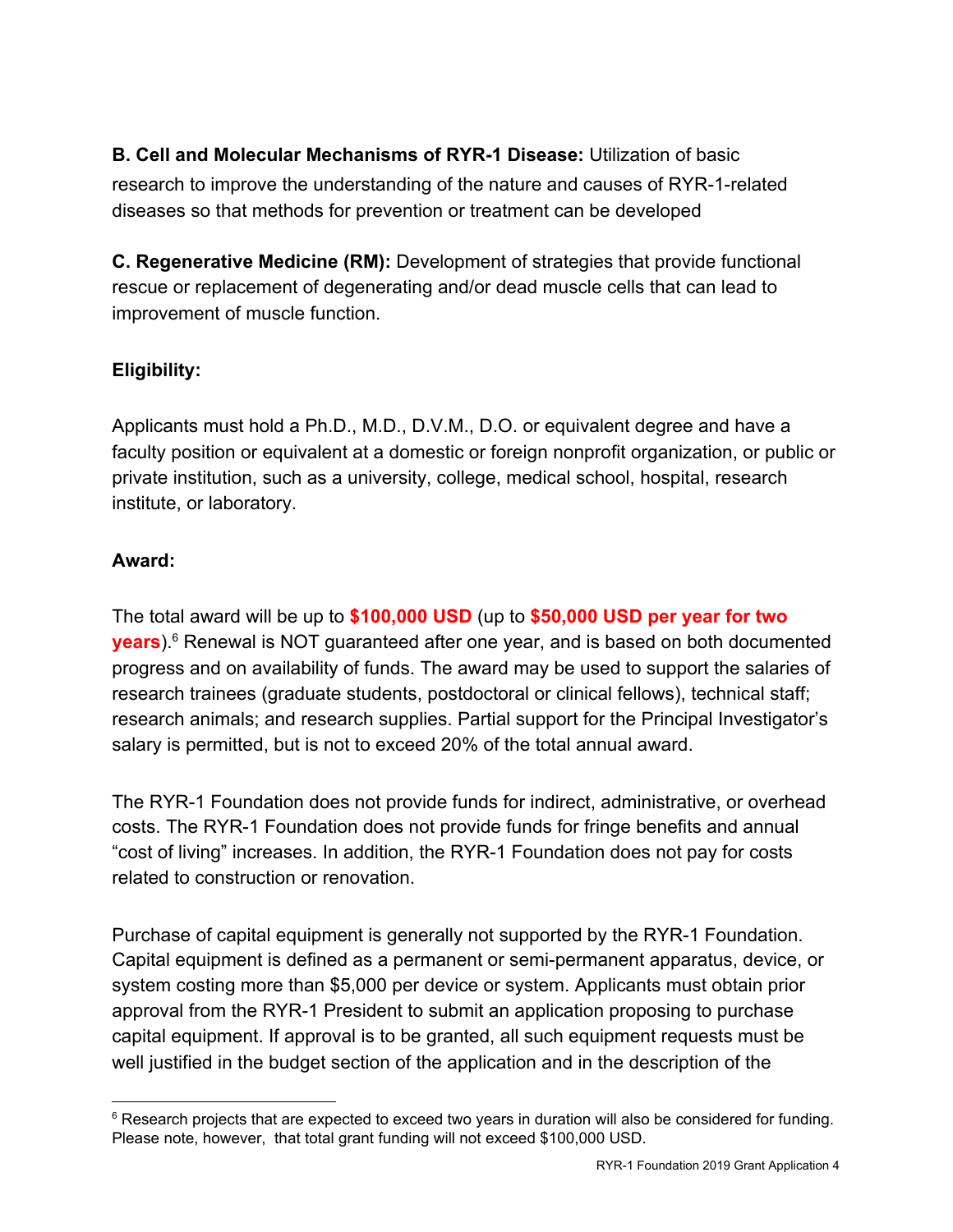proposed project. *A budget page is attached for your use.*

Letters of collaboration must be included. Consultation and collaboration with specialists in the following fields are encouraged: RYR-1 myopathy; pharmacotherapeutic agents; animal models of human RYR-1 myopathy; gene editing: gene replacement; and others.

*If any of the investigators have either an active or pending grant on RYR-1 related matters, a list should be provided in this application, including the funding agency, title of the grant, names of investigators, percentage efforts, duration of the grant, and budget.*

#### **Institutional Considerations:**

**The budget page should end with a signature line for the senior financial officer of the host institution who is authorized to sign for the institution.** That person's name, title, phone numbers (including fax); email address, and street/mailing address should be included.

*Half of the first year's financial award will be delivered to the host institution upon activation of the project, and the remainder will be provided in follow-up tranches, dependent upon our receipt of an acceptable progress repor*t (up to 2 single spaced pages) at the end of the initial nine months. Alternative payment mechanisms (e.g., reimbursement to the P.I., personally, rather than to the institution) may occasionally be acceptable under specified and well documented circumstances, but must be approved in writing, and in advance, by the President of the RYR-1 Foundation.

**Please e-mail (in Microsoft Word format) the 1) Application, 2) Budget Page, and 3) Short CV of relevant personnel** (NIH biosketch is preferred) to: *Nicole Wallace, Program Director of the RYR-1 Foundation, at [nicole@ryr1.org](mailto:nicole@ryr1.org). These materials must be received by October 31, 2019 to be considered for funding.*

Please use your own e-mail address if possible when submitting the application so that we can inform you in a timely fashion if your application has been approved or not. In addition, please advise us as soon as possible of changes in e-mail addresses.

*The RYR-1 Foundation uses the "Just in Time" concept. Applicants may defer the following items until completion of peer review and just prior to funding: certification of the Institutional Review Board (IRB) and Institutional Biosafety Committee (BC); approval of the application's proposed use of human subjects and proposed use of*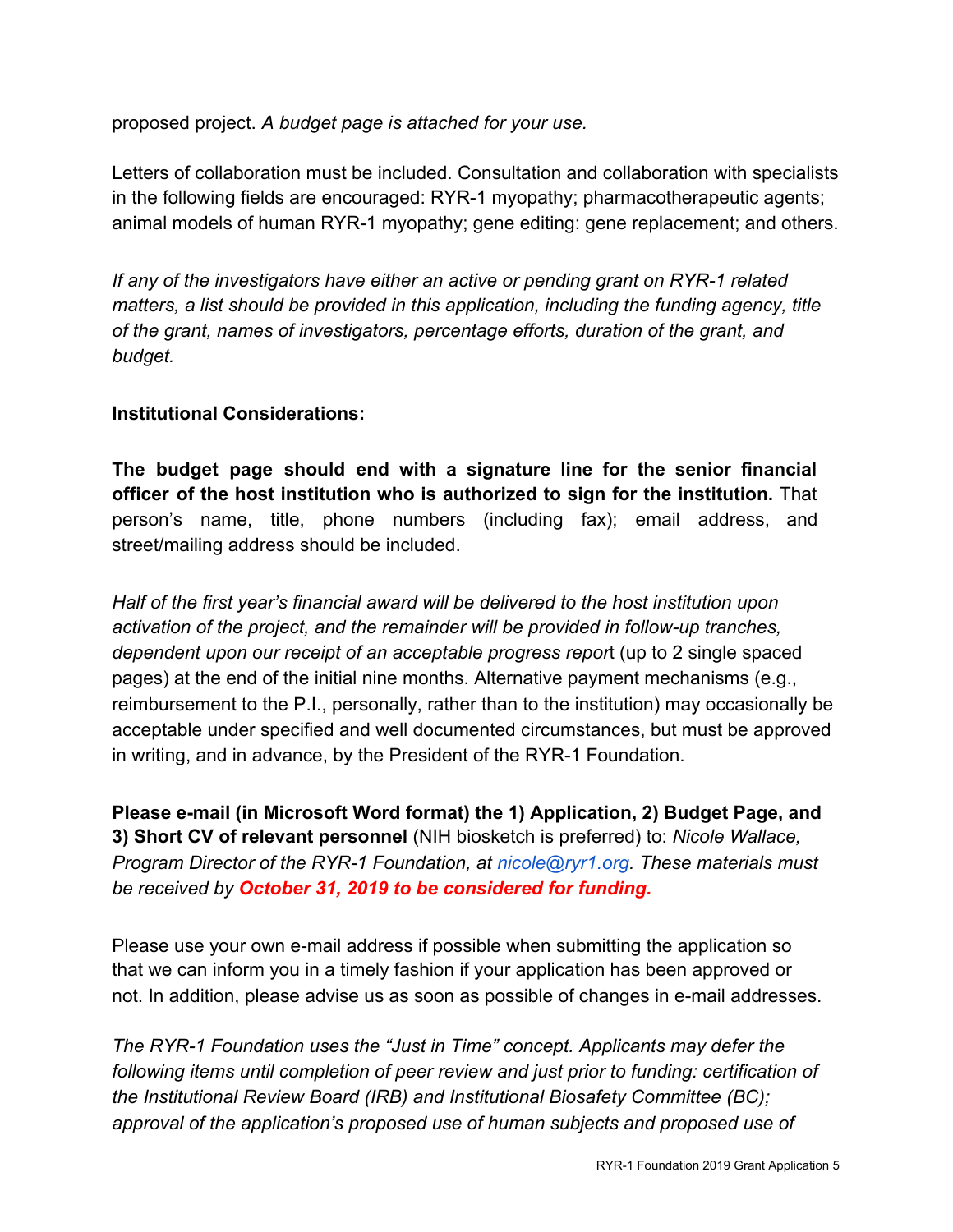*recombinant DNA; verification of the Institutional Animal Care and Use Committee (ACUC) approval of the proposed use of live vertebrate animals; Health Insurance Portability and Accountability Act (HIPAA) compliance; and evidence of compliance with the requirement for education in the protection of human research participants.*

*Evidence of these approvals must be documented by submission of a signed Institutional Agreement Form (IAF) at the time of the award. If approvals are pending at the time of the award, the RYR-1 funding cannot be expended for research involving human subjects, recombinant DNA, and live vertebrate animals until the signed forms are submitted to document that the appropriate approvals have been obtained.*

## **DETAILED APPLICATION INSTRUCTIONS**

# **SECTION I. TITLE/ APPLICATION FACE PAGE**

The application Face Page must be signed by the Principal Investigator and the responsible institutional individual. Prior to submitting the application, print the Face Page and obtain the appropriate signatures.

## **SECTION II. PERSONNEL**

Each individual Investigator Research Grant Application must be directed by a **single Principal Investigator** who is responsible for the conduct and management of the project. Co-Investigators are allowed, and must be identified and justified.

- 1. List all scientific and technical personnel involved in the proposed project. Include all proposed collaborators in this section of the application and include letters of collaboration.
- 2. For all key personnel, include current and pending sources of ALL research support. For each source (federal, private or commercial) provide: title, grant number, percent effort, funding amount, and budget period. This information should include total support for all current and proposed projects **AND** provide abbreviated one-page CVs for all key personnel, listing only **RELEVANT** publications from the last three years. **DO NOT** include free-standing Abstracts; NIH biosketch is acceptable.

## **SECTION III. ABSTRACT** (limit: 1/2 single-spaced page)

Provide an abstract of the proposed research project, written **in lay terms** for a non-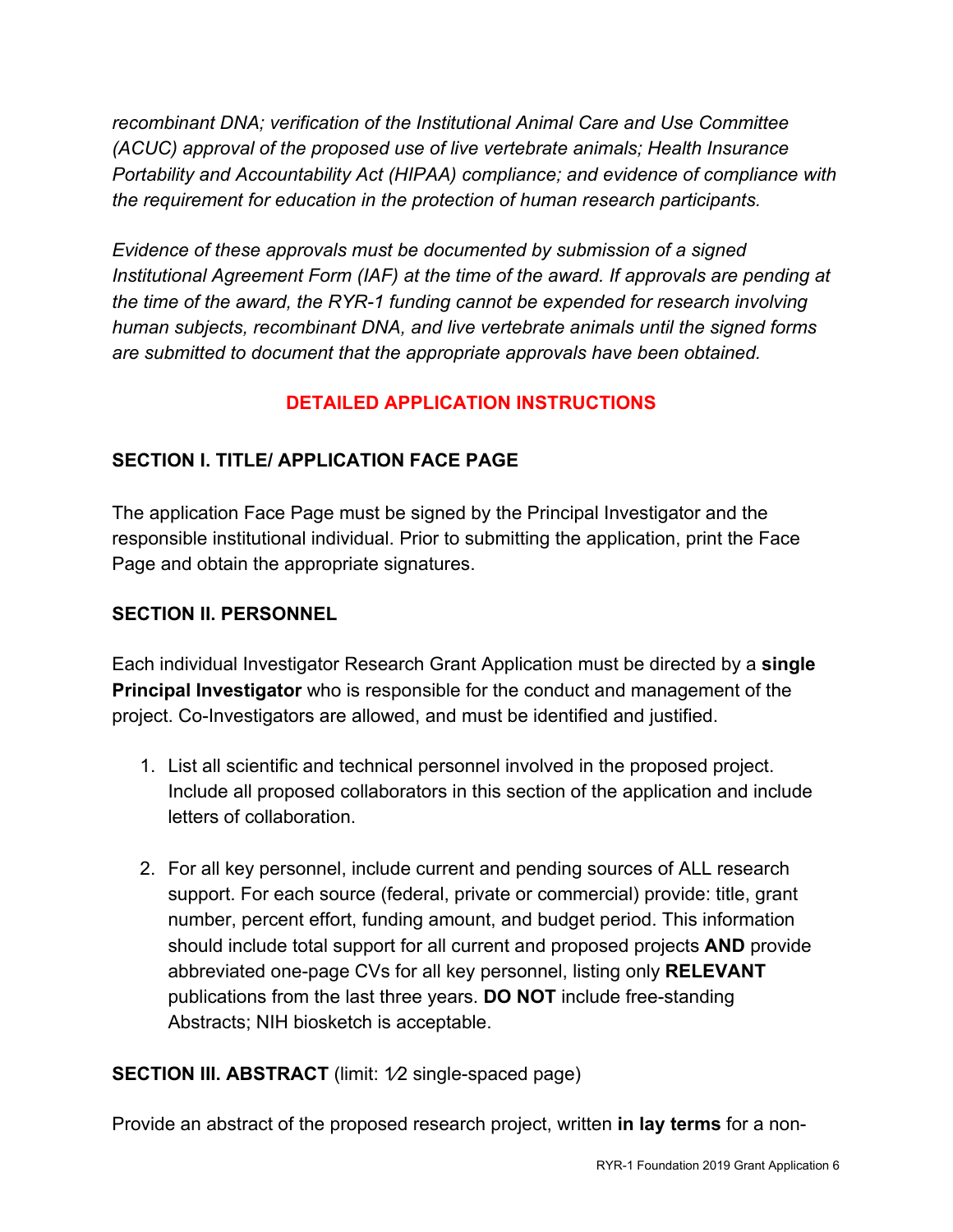scientific audience. The abstract should contain non-confidential material that can be posted on the RYR-1 Foundation's website if the application is funded.

# **SECTION IV. IDENTIFY SPECIFIC RYR-1 "RESEARCH PRIORITY AREA(S)"***(see above or [www.ryr1.org/2019grant](http://www.ryr1.org/2019grant)).*

## **SECTION V. EXPLAIN THE IMPACT ON RYR-1-RELATED DISEASES**

State why this research is important; and how it will make a significant difference in achieving the Foundation's mission of finding a cure/effective treatment(s) for RYR-1-related diseases (limit: 1 single-spaced page).

#### **SECTION VI. SPECIFIC AIMS AND RATIONALE** (limit: 1 single-spaced page)

- 1. Describe the overall goal(s) and rationale for the proposed project. Numerically list the specific aims. Describe the anticipated results to be achieved in each three-month period of the project. Note that successful applicants will be required to submit regular Progress Reports that detail accomplishments for each of the specific aims identified in the application
- 2. For clinical research projects, identify the specific disease(s) and patient population(s) to be studied.

# **SECTION VII. PRELIMINARY/SUPPORTING DATA** (limit: 1 single-spaced page)

Describe existing experimental data or prior clinical research that support(s) the soundness and feasibility of the proposed experiments. Include evidence of in vitro and/or in vivo experiments, if applicable, that demonstrate the relevance of the proposed experiments for advancing therapeutic or preventive interventions.

# **SECTION VIII. DETAILED PROJECT DESCRIPTION** (limit: 5 single-spaced pages)

1. **Experimental Plan and Methods:** For each specific aim, describe the experimental design procedures, and methods to be used. *The level of detail in an NIH investigator-initiated research project grant application is not required by the RYR-1 Foundation***.** However, applicants must include sufficient information so that reviewers can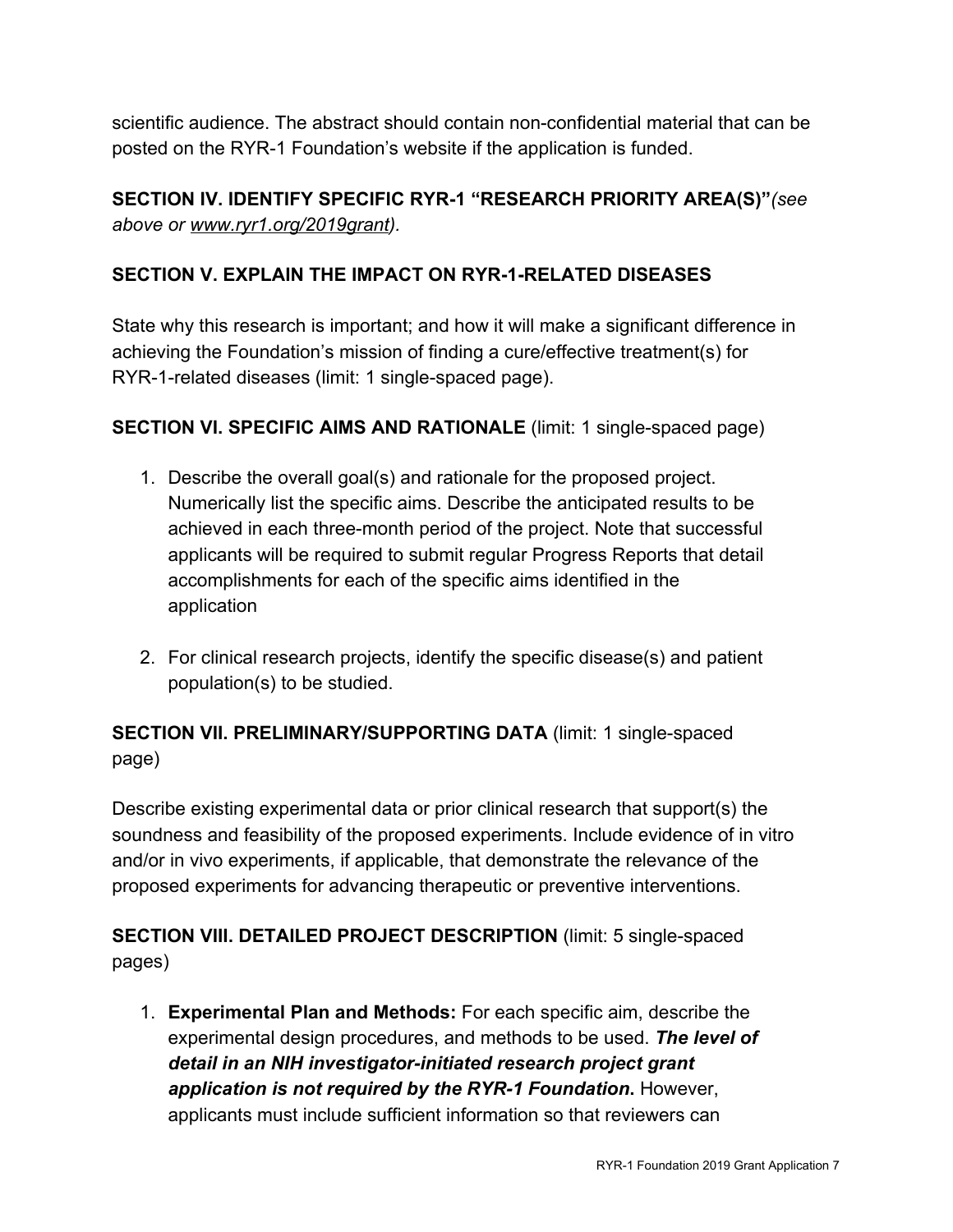understand the proposed experiment, its soundness, feasibility, and importance for advancing the knowledge of RYR-1-related diseases.

Applications proposing **research using human samples** must provide the information delineated below.

**NOTE:** If IRB approval is not required in order to conduct the proposed clinical study using human samples, then such projects are considered nonclinical, and applicants are not required to provide the information/materials listed below.

Clinical Research Requirements:

- A. Study Description: A description of the proposed clinical study, including (a) hypothesis and study objectives; (b) study population(s) and relevance of the proposed study to clinical disease/patient outcome; (c) study design, methodologies, and the scientific rationale, including supporting data from completed basic, preclinical and clinical research, and the feasibility and appropriateness of applying such supporting data to the design and execution of the proposed clinical study; (d) statistical analysis plan; and (f) plan for receipt, storage and distribution of human, animal, or stem cell samples
- B. Human Samples: Documentation of the ability to acquire human samples prospectively or retrospectively, including obtaining samples from planned, ongoing or completed clinical studies/trials sponsored by any source. This should include written agreements between the applicant institution, the IND clinical trial sponsor, and the Investigational New Drug (IND)
- C. Informed Consent: Please submit a copy of the approved or proposed informed consent form to be used for collection of patient samples **(include in Appendix Materials; does not count against 5-page proposal limit)**.
- 2. **Milestones and Timelines:** Delineate key milestones and timelines for the proposed research project. Milestones are intended to define the specific stages and/or steps involved in accomplishing the stated aims, and are to incorporate timelines for the initiation, execution and completion of each specific stage or step. The number or types of milestones will vary depending on the goals and intended outcomes of the proposed research project. This information should be shown in a Gantt Chart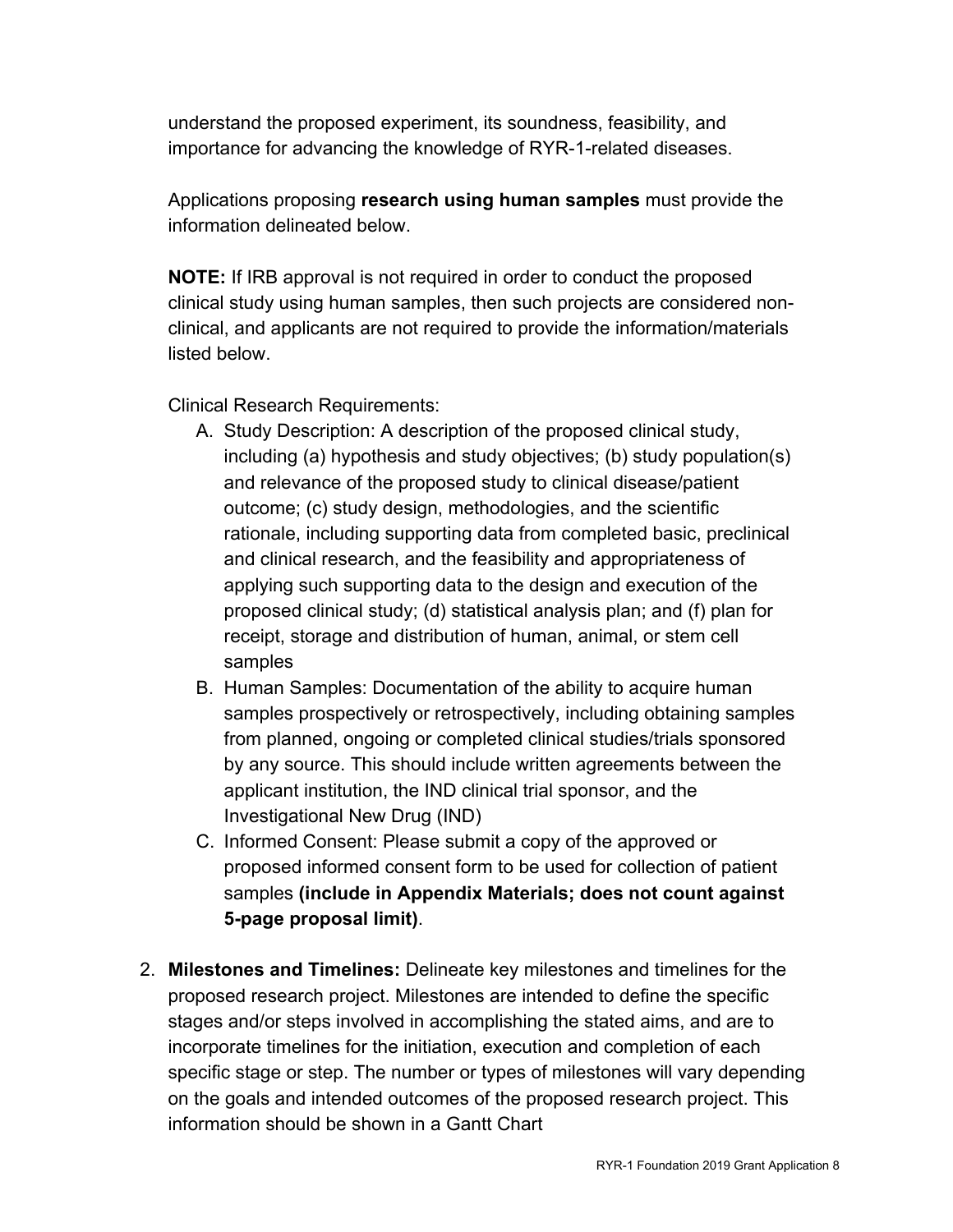- 3. **Collaborative Plans:** *The RYR-1 Foundation wishes to foster the sharing of information.* Therefore, include plans for collaboration with other investigators to share research materials, methodologies/technologies, animal models, patient assessment tools and results, and both positive and negative findings
- 4. **Future Relevance:** If the aims of the application are achieved, **describe how scientific knowledge or clinical practice will be advanced**. Include a brief discussion on the anticipated effect of the study on the concepts, methods, technologies, treatments or services that drive the field of research on RYR-1-related diseases
- 5. **References:** Provide a list of bibliographic references for: (a) publications, but only if relevant to support the science for the proposed research; and (b) up to **three** personal pertinent reprints representing the applicant's research (PDF format for each reprint). This information does **not** count against the page limits